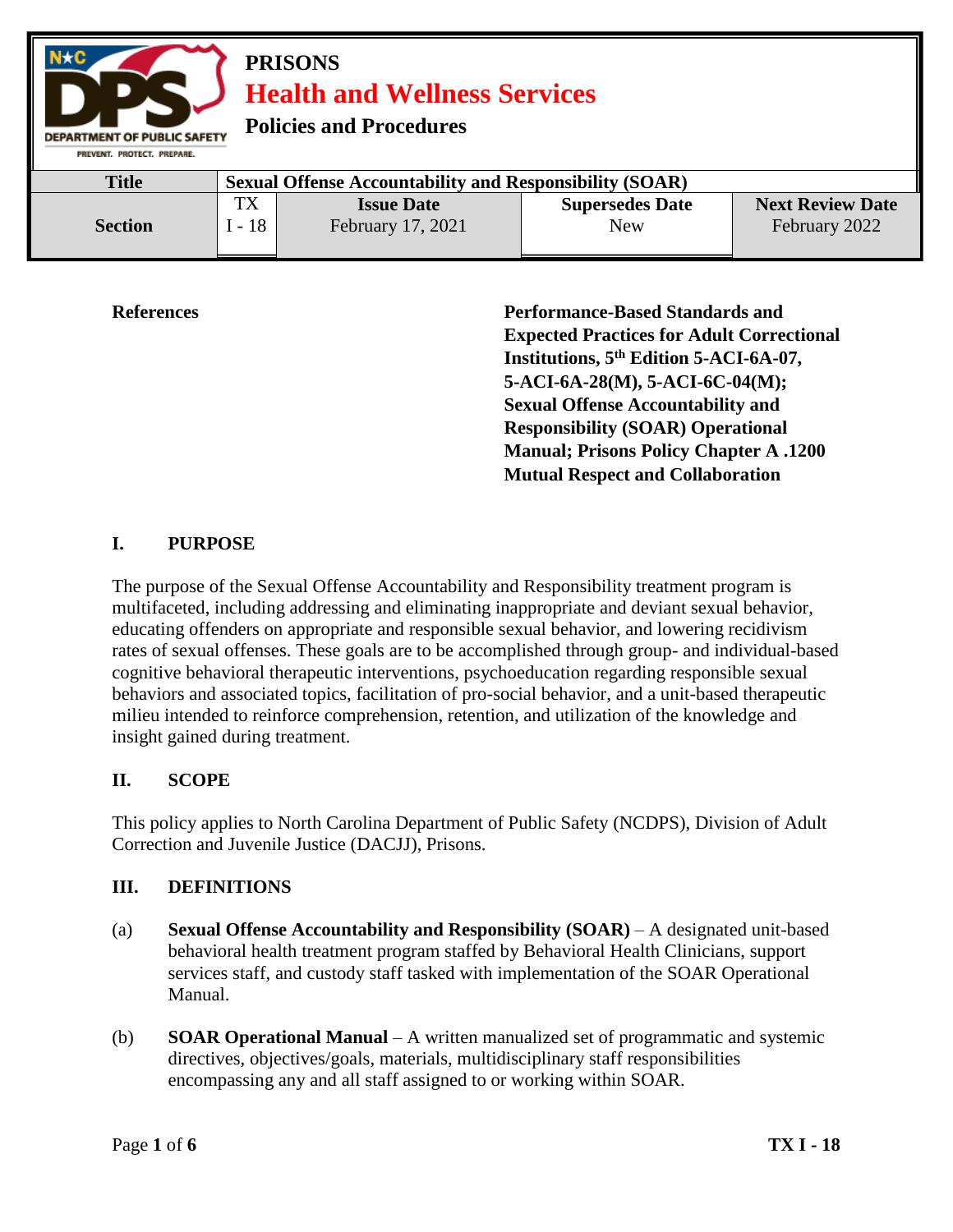

- (c) **SOAR Psychological Services Coordinator** A Psychological Services Coordinator assigned to SOAR and specifically tasked with implementing and overseeing its clinical behavioral health operations and programming relative to the SOAR Operational Manual.
- (d) **SOAR Peer Counselor (PC)**  An offender who, following successful completion of the SOAR program, has agreed to and been selected by SOAR behavioral health staff for a role in assisting with the provision of SOAR treatment programming to current participants.
- (e) **Interdisciplinary Team (IDT)** A designated group of Custody, Medical, and Behavioral Health staff within a given facility that shall meet weekly to discuss significant cases or issues within the facility, as per NCDPS Policy and Procedure A.1200 Mutual Respect and Collaboration.

### **IV. RESPONSIBILITIES**

- (a) The Director of Behavioral Health shall direct the Clinical Programs Manager to develop and provide regular necessary updates to a SOAR Operational Manual. This manual shall be made available to all NCDPS prisons staff and shall include guidelines and directives for, at a minimum, the following areas:
	- (1) Eligibility criteria for potential offender participation; primarily, such criteria shall include conviction of a felony sexual offense.
	- (2) Referral and screening priorities and procedures for potential SOAR placement and accompanying required documentation, including bed utilization goals.
	- (3) Program elements including group-based psychoeducational modules, cognitive behavioral therapeutic programming and skill-building, individual clinical services, and related individual and/or group assignments or activities.
	- (4) Criteria for successful completion of or necessary removal from SOAR for any offender.
	- (5) Guidelines and systemic goals for transition planning following successful completion of SOAR.
	- (6) Staff training on an initial and repeated basis.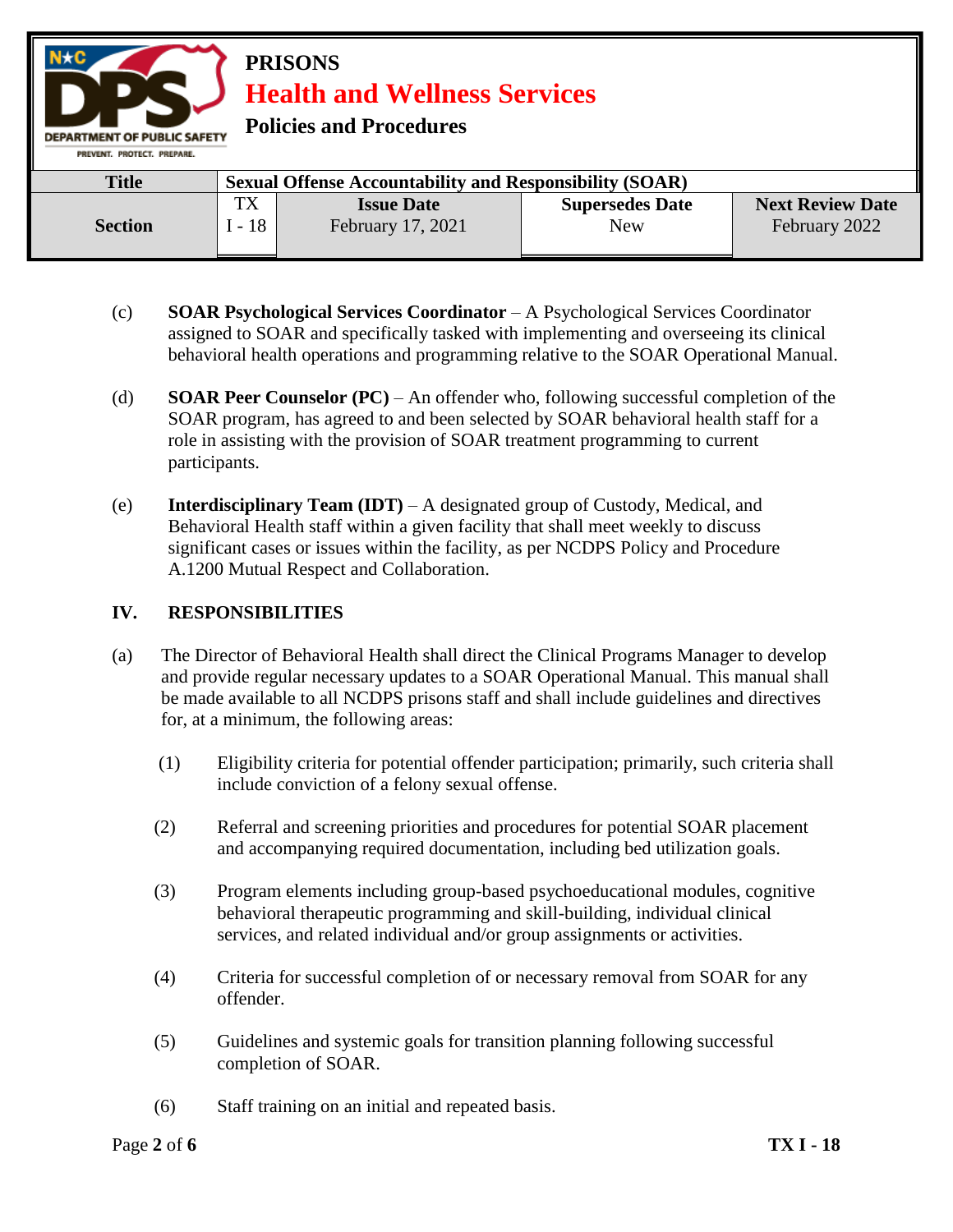

- (b) The SOAR Psychological Services Coordinator (or designee) shall ensure that all treatment elements and bed utilization goals of the SOAR Operational Manual are appropriately implemented, including providing direct clinical behavioral health care to appropriate offenders.
- (c) The Warden (or designee) shall ensure that Standard Operating Procedures outlining facility operations and requirements supporting the execution of both the SOAR Operational Manual and this policy are developed, implemented, and updated as needed. Appropriate Behavioral Health Services staff shall be consulted when necessary. Each SOAR SOP must establish, at a minimum:
	- (1) The designated cells/beds specifically assigned for SOAR use.
	- (2) The designated treatment area(s) available for SOAR use.
	- (3) Protocols for SOAR offender movement, housing requirements, and property allotments.
	- (4) Expectations and responsibilities of custody staff assigned to SOAR, including escort and supervision of SOAR offenders. When supported by the SOAR Psychological Services Coordinator (or designee), this may include circumstances in which custody staff may be present for or participate in specified SOAR activities.
- (d) The Warden (or designee) and the Psychological Program Manager shall ensure that all staff assigned to SOAR are assigned primary responsibilities within SOAR. Such staff shall only be assigned additional or separate responsibilities under the following circumstances:
	- (1) Emergency or acute crisis.
	- (2) Circumstances under which the additional or separate responsibilities may be executed without interference with or neglect of the staff person's primary SOAR responsibilities as described by the SOAR Operational Manual.
	- (3) Following the resolution of such circumstances described above, SOAR staff will resume primary responsibilities. This directive does not impact the responsibilities of staff working approved additional time beyond their primary work schedule.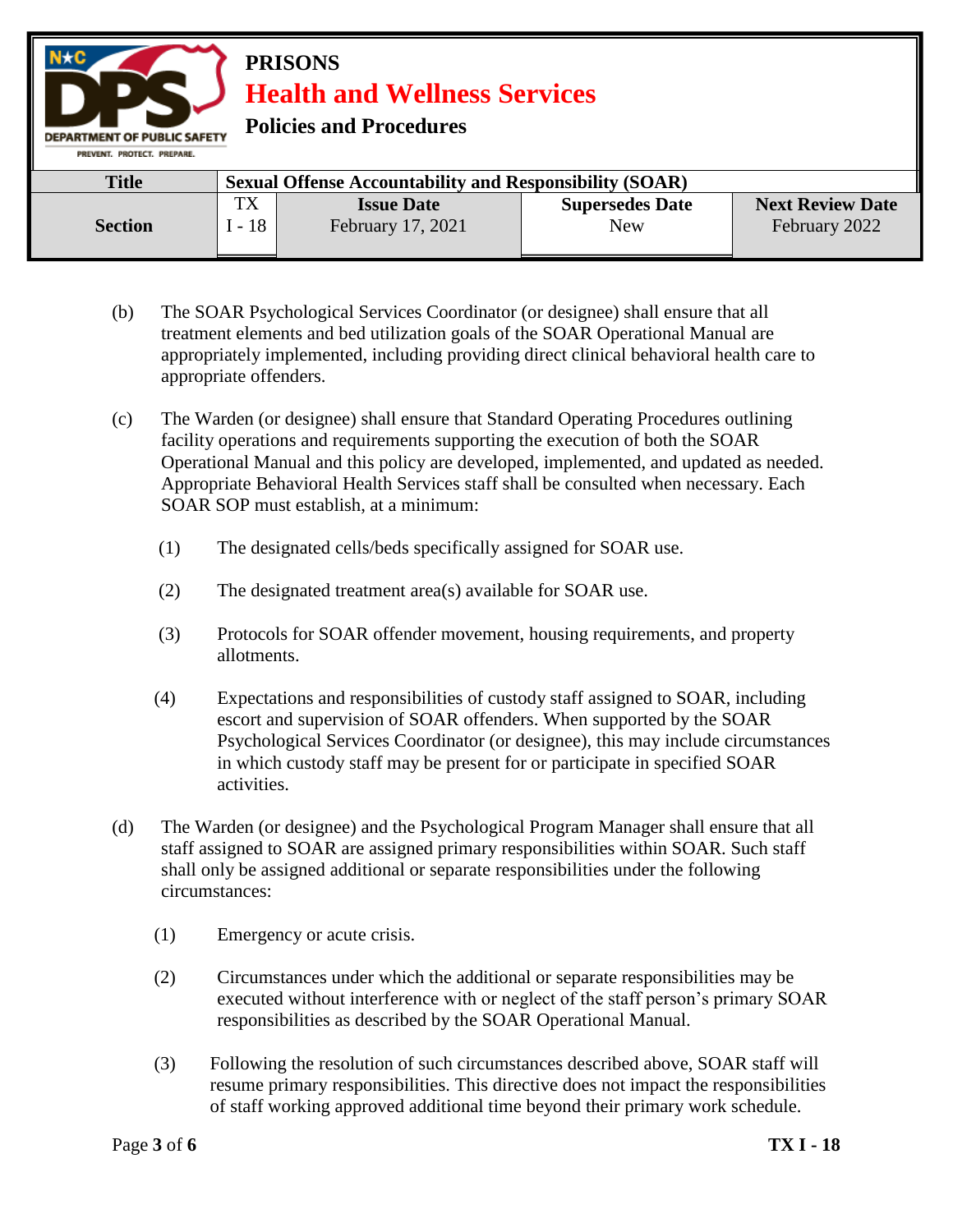**PRISONS Health and Wellness Services Policies and Procedures DEPARTMENT OF PUBLIC SAFETY** PREVENT. PROTECT. PREPARE. **Title Sexual Offense Accountability and Responsibility (SOAR)** TX **Issue Date Supersedes Date Next Review Date** I - 18 **Section** February 17, 2021 New February 2022

(e) The Clinical Programs Manager shall provide operational oversight and program evaluation on an ongoing and as-needed basis for all behavioral health practices specific to SOAR. The Clinical Programs Manager shall further provide operational oversight of SOAR screening, admission, and transition/discharge processes. The Clinical Programs Manager is responsible for the completion and regular update of the SOAR Operational Manual.

## **V. Operational Requirements**

- (a) The SOAR Psychological Services Coordinator, with necessary consultation and oversight by appropriate Behavioral Health Services management and the Clinical Programs Manager, shall be responsible for screening offenders referred to the SOAR program, in accordance with the SOAR Operational Manual.
- (b) Screening practices shall be utilized to ensure that cells/beds designated for SOAR use shall be occupied as soon as reasonably possible by offenders assigned to or selected for assignment to the SOAR program, as outlined in the SOAR Operational Manual
- (c) SOAR is a voluntary program; as such, screening practices shall include verification of the offender's documented interest in SOAR prior to such placement. Once placed in SOAR, offenders will be asked to give written consent on a DC-947-SOAR prior to initiating programming.
- (d) Upon assignment to SOAR, designated offenders are to be housed in the necessary facility/unit with appropriate consultation with the SOAR Psychological Services Coordinator (or designee) and facility Warden(s) (or designee).
- (e) All offenders receiving programming in SOAR shall be given an appropriate SOAR Activity Assignment in OPUS until such time of successful completion or necessary removal. During such time, offenders are to receive therapeutic treatment and related programming as outlined by the SOAR Operational Manual.
- (f) All offenders selected for and assigned as SOAR PCs shall be given an appropriate SOAR PC Activity Assignment in OPUS until such time of discontinuation of PC role. Assignments to and discontinuation of SOAR PC shall be made with consultation from the Warden (or designee) and SOAR Psychological Services Coordinator (or designee).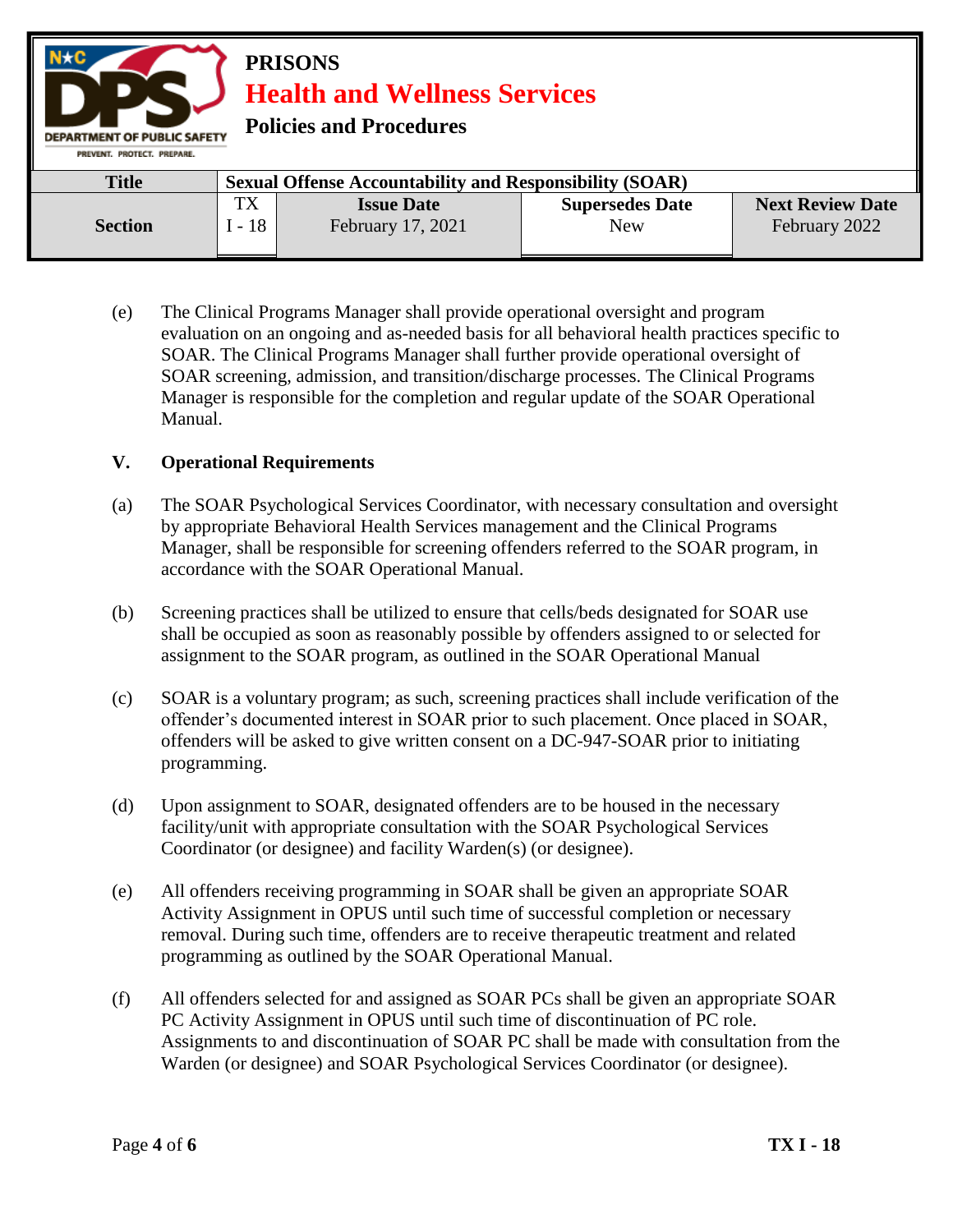**PRISONS Health and Wellness Services Policies and Procedures DEPARTMENT OF PUBLIC SAFETY** PREVENT. PROTECT. PREPARE. **Title Sexual Offense Accountability and Responsibility (SOAR)** TX **Issue Date Supersedes Date Next Review Date** I - 18 **Section** February 17, 2021 New February 2022

- (g) In instances wherein appropriate measures are necessary to ensure the safety and security of any NCDPS facility, the Warden (or designee) shall retain the right and responsibility to enact such measures including placing offenders in SOAR in Restrictive Housing, as per NCDPS Policy and Procedure C.0300 Restrictive Housing for Administrative Purposes and/or B.0200 Offender Disciplinary Procedure.
- (h) Unless assigned a status of Restrictive Housing by appropriate staff, no offender in SOAR is to be subject to the Conditions of Confinement associated with any status of Restrictive Housing, as per NCDPS Prisons Policy and Procedure C.1200 Conditions of Confinement.
- (i) Offenders assigned to SOAR and SOAR PC are eligible to earn appropriate Sentence Credits, as per NCDPS Prisons Policy and Procedure B.0100 Sentence Credits.
- (j) Offenders assigned to SOAR and SOAR PC are eligible to earn appropriate Sentence Credits, as per NCDPS Prisons Policy and Procedure B.0100 Sentence Credits.
- (k) In instances wherein, bed utilization goals as described in the SOAR Operational Manual are not met, the Behavioral Health chain of command (i.e. Psychological Program Manager, Regional Assistant Director of Behavioral Health) and facility management (i.e. Warden [or designee]) are to provide appropriate consultation in efforts to achieve such goals. The Clinical Programs Manager shall serve in oversight of these processes as necessary.

#### **VI. Evaluation**

To ensure effective progress is made towards stated programmatic and systemic goals, a review of SOAR operations and services is essential. The Clinical Programs Manager shall maintain responsibility for oversight of collection and analysis of relevant outcome data respective of overall programmatic and systemic goals; further, the Clinical Programs Manager shall provide annual written reports on SOAR to the Director of Behavioral Health. Based on applicable findings from appropriate analyses, the Clinical Programs Manager, in consultation with the Deputy Director of Behavioral Health and Director of Behavioral Health, may implement systemic program amendments.